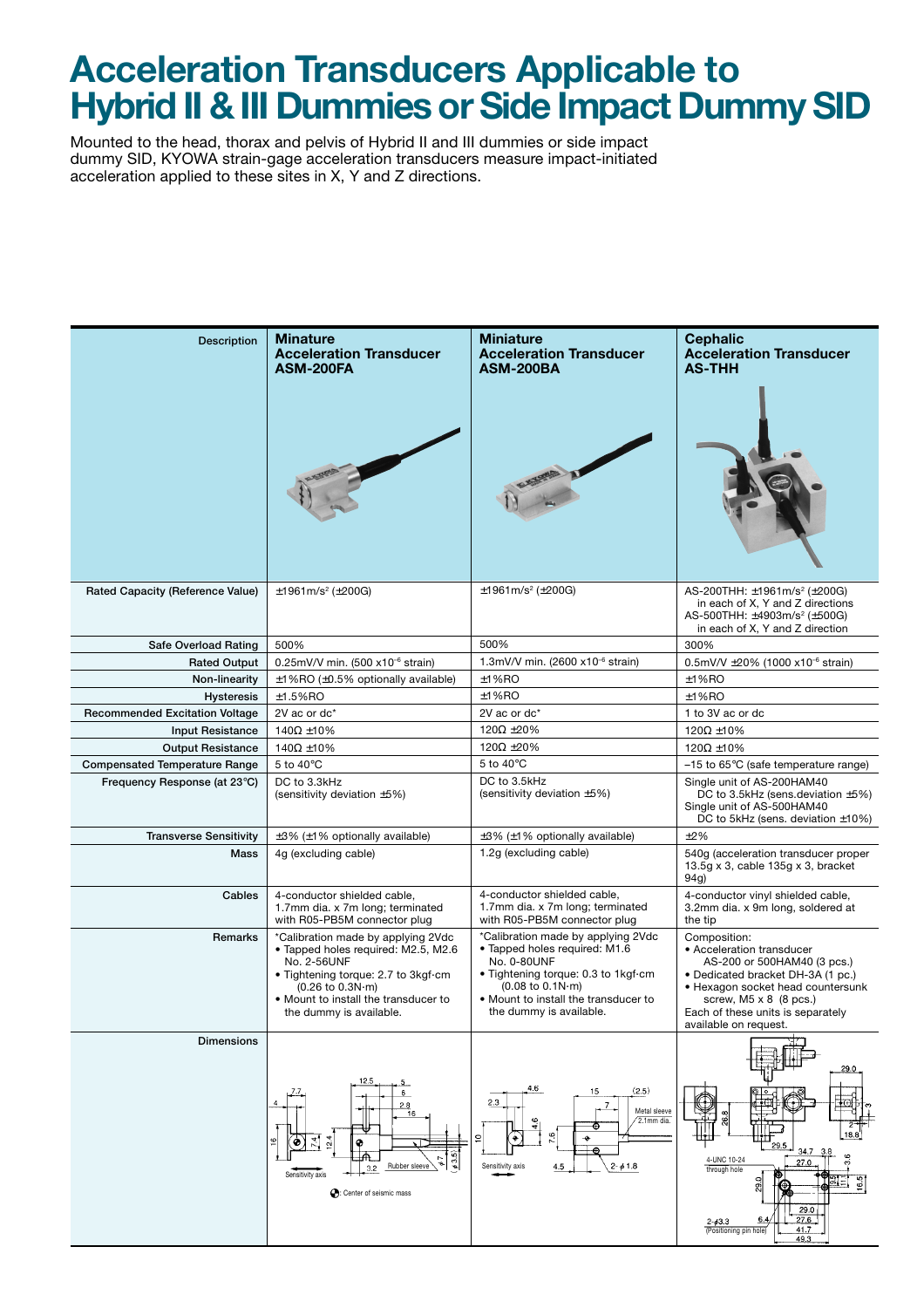| <b>Description</b>                                     | <b>Thoracic</b><br><b>Acceleration Transducer</b><br><b>AS-THC</b>                                                                                                                                                                                | <b>Pelvic</b><br><b>Acceleration Transducer</b><br><b>AS-HA-R</b>                                                                                                                                                       | <b>Miniature</b><br><b>Acceleration Transducers</b><br><b>ASM-1KCBV</b><br>To measure acceleration<br>in vertical direction to<br>mounting surface<br>ASM-1KCBH<br>To measure acceleration<br>in horizontal direction to<br>mounting surface |  |
|--------------------------------------------------------|---------------------------------------------------------------------------------------------------------------------------------------------------------------------------------------------------------------------------------------------------|-------------------------------------------------------------------------------------------------------------------------------------------------------------------------------------------------------------------------|----------------------------------------------------------------------------------------------------------------------------------------------------------------------------------------------------------------------------------------------|--|
| Rated Capacity (Reference Value)                       | AS-200THC: ±1961m/s <sup>2</sup> (±200G)<br>in each of X, Y and Z directions<br>AS-500THC: ±4903m/s <sup>2</sup> (±500G)<br>in each of X, Y and Z direction                                                                                       | AS-100HA-R: $\pm$ 980.7m/s <sup>2</sup> ( $\pm$ 100G)<br>AS-200HA-R: ±1961m/s <sup>2</sup> (±200G)<br>AS-500HA-R: ±4903m/s <sup>2</sup> (±500G)<br>AS-1000HA-R: ±9807m/s <sup>2</sup> (±1000G)                          | 9807m/s <sup>2</sup> ( $\pm$ 1000G)                                                                                                                                                                                                          |  |
| Safe Overload Rating                                   | 300%                                                                                                                                                                                                                                              | 300%                                                                                                                                                                                                                    | 120%                                                                                                                                                                                                                                         |  |
| <b>Rated Output</b>                                    | 0.5mV/V $\pm 20\%$ (1000 x10 <sup>-6</sup> strain)                                                                                                                                                                                                | 0.5mV/V $\pm$ 20% (1000 x10 <sup>-6</sup> strain)                                                                                                                                                                       | 1.5mV/V min. (3000 x10 <sup>-6</sup> strain)                                                                                                                                                                                                 |  |
| Non-linearity                                          | ±1%RO                                                                                                                                                                                                                                             | $±1%$ RO                                                                                                                                                                                                                | $\pm$ 1%RO ( $\pm$ 0.5% optionally available)                                                                                                                                                                                                |  |
| <b>Hysteresis</b>                                      | ±1%RO                                                                                                                                                                                                                                             | $±1%$ RO                                                                                                                                                                                                                | $±1%$ RO                                                                                                                                                                                                                                     |  |
| <b>Recommended Excitation Voltage</b>                  | 1 to 3V ac or dc                                                                                                                                                                                                                                  | 1 to 3V ac or dc                                                                                                                                                                                                        | 2Vdc                                                                                                                                                                                                                                         |  |
| <b>Input Resistance</b>                                | 120 $\Omega$ ±10%                                                                                                                                                                                                                                 | $120\Omega \pm 8.3\%$                                                                                                                                                                                                   | 120 $\Omega$ ±20%                                                                                                                                                                                                                            |  |
| <b>Output Resistance</b>                               | $120\Omega \pm 10\%$<br>$-5$ to $65^{\circ}$ C                                                                                                                                                                                                    | $120\Omega \pm 8.3\%$                                                                                                                                                                                                   | 120 $\Omega$ ±20%<br>$-20$ to 60 $\degree$ C                                                                                                                                                                                                 |  |
| Safe Temperature Range<br>Frequency Response (at 23°C) | Single unit of AS-200HAM40                                                                                                                                                                                                                        | $-5$ to 65 $\degree$ C<br>AS-100HA-R                                                                                                                                                                                    | DC to 3.5kHz (sens. deviation $\pm 5\%$ )                                                                                                                                                                                                    |  |
|                                                        | DC to 3.5kHz (sens. deviation $\pm 5\%$ )<br>Single unit of AS-500HAM40<br>DC to 5kHz (sens. deviation $\pm 10\%$ )                                                                                                                               | DC to 2kHz (sens. deviation $\pm 5\%$ )<br>AS-200HA-R<br>DC to 3.5kHz (sens. deviation $\pm 5\%$ )<br>AS-500HA-R<br>DC to 5kHz (sens. deviation $\pm 10\%$ )<br>AS-1000HA-R<br>DC to 7kHz (sens. deviation $\pm 10\%$ ) |                                                                                                                                                                                                                                              |  |
| <b>Transverse Sensitivity</b>                          | ±2%                                                                                                                                                                                                                                               | ±2%                                                                                                                                                                                                                     | $\pm 3\%$ ( $\pm 1\%$ optionally available)                                                                                                                                                                                                  |  |
| Mass                                                   | 492g (acceleration transducer proper<br>13.5g x 3, cable 135g x 3, bracket 46g)                                                                                                                                                                   | 6.5g (excluding cable)                                                                                                                                                                                                  | $4.3g \pm 0.5g$ (including connector)                                                                                                                                                                                                        |  |
| Cables                                                 | 4-conductor vinyl shielded cable,<br>3.2mm dia. x 9m long; soldered at the<br>tip                                                                                                                                                                 | 4-conductor vinyl shielded cable,<br>3.2mm dia. x 5m long; terminated<br>with R05-PB5M connector plug                                                                                                                   | 4-conductor shielded cable,<br>1.7mm dia. x 7m long; terminated<br>with R05-PB5M connector plug                                                                                                                                              |  |
| Remarks                                                | Composition:<br>• Acceleration transducer<br>AS-200 or 500HAM40 (3 pcs.)<br>• Dedicated bracket DC-3A (1 pc.)<br>• Hexagon socket head countersunk<br>screw, $M5 \times 8$ (8 pcs.)<br>Each of these units is separately<br>available on request. |                                                                                                                                                                                                                         | Plus/minus sensitivity difference:<br>1.5% max.<br>Temperature effect on zero balance:<br>$±2\%$ RO/ $°C$<br>Temperature effect on output:<br>$-0.25$ to 0%/ $\cdot$ C<br>Compensated temperature range:<br>5 to 40°C                        |  |
| <b>Dimensions</b>                                      | 聊<br>47.7<br>38.1<br>4.8<br>32.0<br>27.3<br>22.2<br>$2 - 43.3$<br>(positioning pin hole)<br>/4-ø5.6<br>through hole                                                                                                                               | Sensitivity<br><b>io</b><br>č<br>641<br>WAF 14<br>(25)<br>Approx.15.2                                                                                                                                                   | (13.1)<br>12.5<br>6<br>7.7<br>0.5<br>Sensitivity axis<br>(ASM-CBH)<br>Sensitivity axis<br>(ASM-CBV)<br>2.5<br>C: Center of seismic mass                                                                                                      |  |